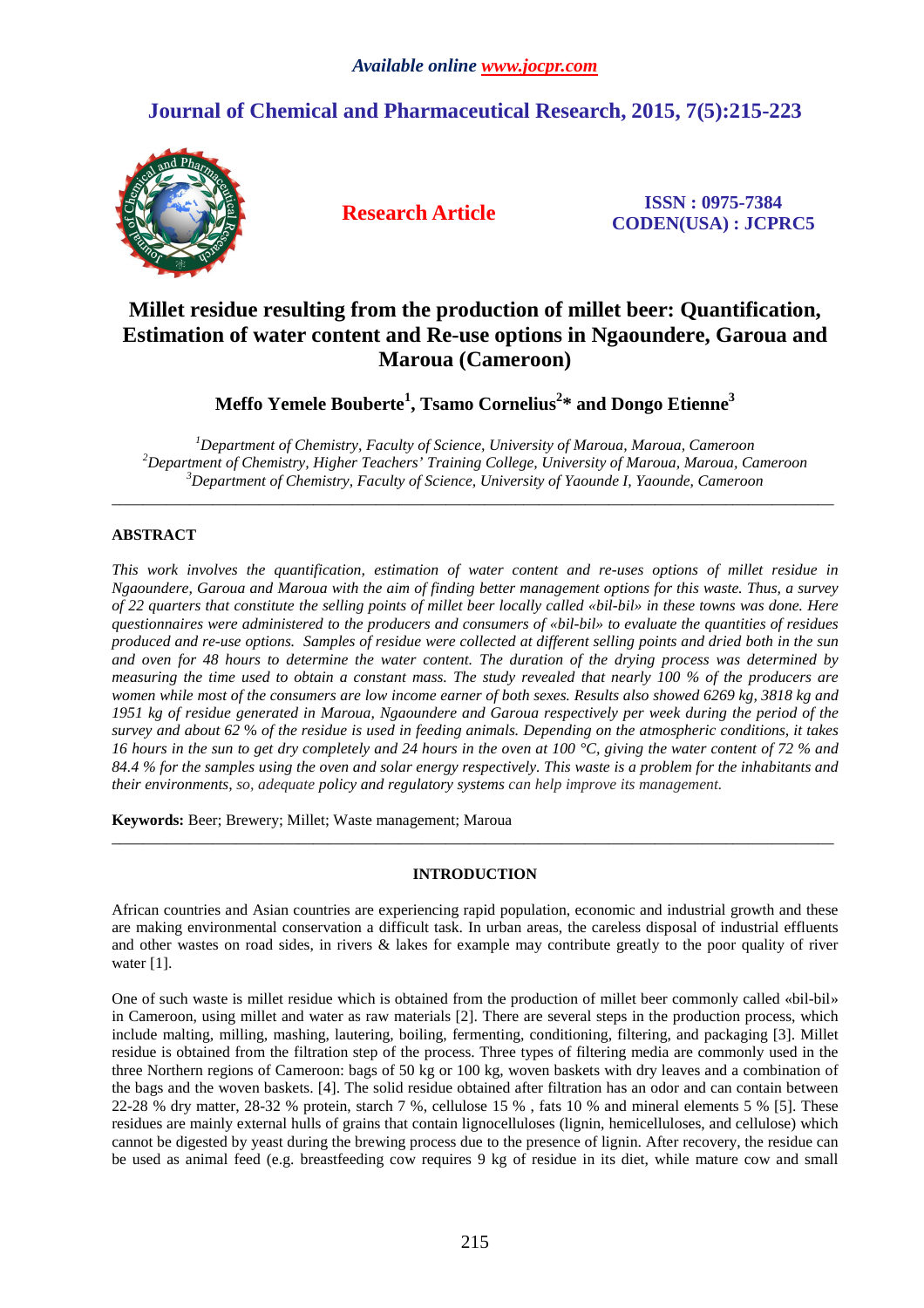ruminants require 7½ kg and1kg of residue respectively), fertilizers, human consumption, and laxatives, dried for long term conservation or transformed into biofuels [4].

*\_\_\_\_\_\_\_\_\_\_\_\_\_\_\_\_\_\_\_\_\_\_\_\_\_\_\_\_\_\_\_\_\_\_\_\_\_\_\_\_\_\_\_\_\_\_\_\_\_\_\_\_\_\_\_\_\_\_\_\_\_\_\_\_\_\_\_\_\_\_\_\_\_\_\_\_\_*

Despite these re-use options, most of the residues are dumped in the environment, where they may be contaminated by fungi or release toxic compounds. As a result, fungal toxins or polyphenol compounds that resist bacterial degradation can leach out, posing a risk to human and environmental health. This is how some water sources around the towns, have become polluted [6]. A greater percentage of it is abandoned around the vicinity of human habitation attracting the housefly which is usually a vector of various diseases such as typhoid fever, cholera, dysentery and trachoma. This causes damage to human health and quality of life due to its smell.

The sustainable management of solid waste streams is imperative in order to minimize environmental and public health risks around the world. Unfortunately, while the balance between the specific components of this system in delivering sustainable waste management are already well understood and established in most developed countries, this is not often the case for developing countries such as Cameroon [7].

This work therefore, involves the quantification, estimation of water content and re-uses options of millet residue in Ngaoundere, Garoua and Maroua with the aim of finding better management options for this waste to protect human health and the environment.

### **1.1. Study area**

Cameroon is a developing country in Central Africa with a surface area of  $475,650 \text{ km}^2$  and a population of 19 406100 habitants and expected to be 21 917 602 by 2015 [8]. Its geographical position as well as that of the Northern region of Cameroon showing its vegetation is presented in Figure 1 [9]. The climate of the northern regions of Cameroon (Sudano–Sahelian climate) is characterized by a very long dry season (November to May) which is favorable for the cultivation of millet which is the main ingredient of millet beer locally called «bil-bil» [10]. Millet is the staple food of the people in these towns and besides using it in brewing millet beer, it is also use in making other food products. The brewing uses a lot of wood causing deforestation in these Sudano–Sahelian towns, where re-forestation is one of Cameroon government's challenges because the effects of climatic changes such as flooding have become very recurrent [11].



**Figure 1 Map of Cameroon showing its vegetation cover as of 2003** 

#### **EXPERIMENTAL SECTION**

A survey ( $9<sup>th</sup>$  February-25<sup>th</sup> April 2013) of the selling points of «bil-bil» called «cabarets» in Maroua (10 quarters), Garoua (07 quarters) and Ngaoundere (05 quarters) was done followed by the administration of questionnaires to the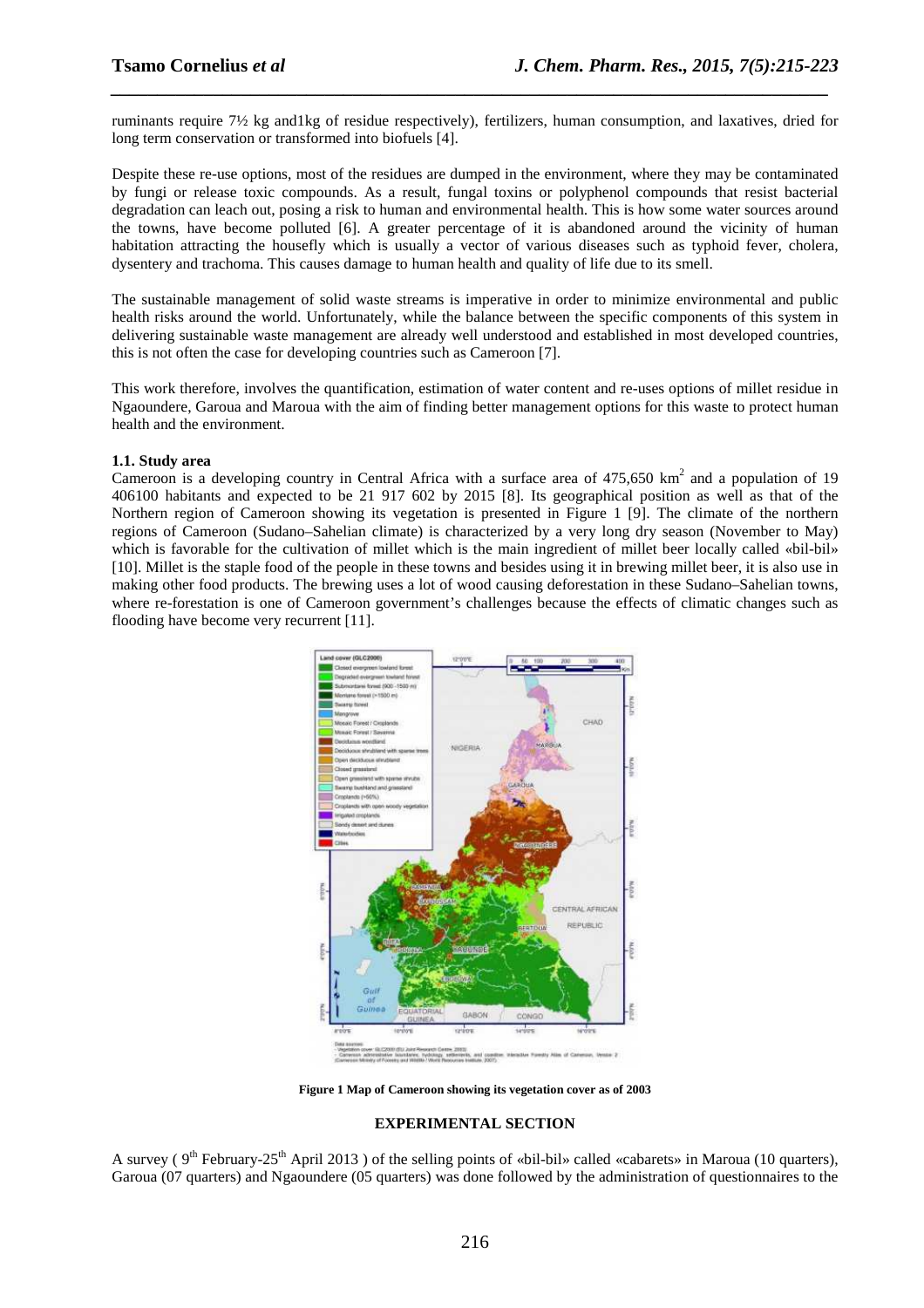producers and consumers of «bil-bil». Samples of residues resulting from «bil-bil» production were collected at different selling points in the three towns and dried both in the sun and oven to determine the water content. For drying in the oven: different masses (heavier mass: 1800 g, lighter mass: 38 g) of the residue were collected, weighed in aluminium foil papers and put in the oven at a temperature of 100  $^{\circ}$ C. For drying in the sun: samples of the residue with different masses (heavier mass: 1500 g, lighter mass: 1000 g) were collected, weighed and put in the sun under the following average conditions: temperature 35 <sup>o</sup>C, pressure 9600 Pa, humidity 62 % and wind SW 4.5 ms. Samples in the oven and sun were collected and reweighed after 6, 24 and 48 hours.

*\_\_\_\_\_\_\_\_\_\_\_\_\_\_\_\_\_\_\_\_\_\_\_\_\_\_\_\_\_\_\_\_\_\_\_\_\_\_\_\_\_\_\_\_\_\_\_\_\_\_\_\_\_\_\_\_\_\_\_\_\_\_\_\_\_\_\_\_\_\_\_\_\_\_\_\_\_*

The water content was calculated by using the following equation (1);

Water content = 
$$
\frac{initial mass of residue - final mass of residue}{initial mass of residue} \times 100
$$
 (1)

The duration of the drying process was determined by measuring the time used to obtain a constant mass.

#### **RESULTS AND DISCUSSION**

#### **3.1. Number of quarters and people involved in this activity per town**

A survey of selling points in these three towns revealed that mainly women are implicated in these activities. Tables 1, 2 and 3 present the total number of persons (number of consumers plus producers) involve in these activities in the different selling points per quarter in the different towns of Ngaoundere, Garoua and Maroua respectively.

| <b>Ouarter</b> | Representative population | No of consumers | No of producers |
|----------------|---------------------------|-----------------|-----------------|
| Joli Soir      | 126                       |                 |                 |
| <b>Burkina</b> | 25                        |                 |                 |
| <b>ONAREF</b>  |                           |                 |                 |
| Nowegienne     |                           |                 |                 |
| Bamianga       |                           |                 |                 |
|                | <b>Total: 186</b>         |                 |                 |

**Table 1 Number of quarters and consumers plus producers surveyed in Ngaoundere** 

**Table 2 Number of quarters and consumers plus producers surveyed in Garoua** 

| <b>Ouarter</b> | <b>Representative population</b> | No of consumers | No of producers |
|----------------|----------------------------------|-----------------|-----------------|
| Njamboutou     |                                  |                 |                 |
| Sodecoton      |                                  |                 |                 |
| Bamileke       |                                  |                 |                 |
| Romde Adjia    |                                  |                 |                 |
| Yelwa          |                                  |                 |                 |
| Soweto         |                                  |                 |                 |
| Ngalbidje      | 23                               |                 |                 |
|                | Total: 87                        |                 |                 |

**Table 3 Number of quarters and consumers plus producers surveyed in Maroua** 

| <b>Ouarter</b> | <b>Representative population</b> | No of consumers | No of producers |
|----------------|----------------------------------|-----------------|-----------------|
| Pont vert      | 58                               | 22              | 36              |
| Baoliwol       | 23                               | 14              | 9               |
| Pitoare        | 15                               |                 | 10              |
| Domayo         | 29                               | 6               | 23              |
| Harde          | 49                               | Q               | 40              |
| Pallar         | 25                               | 19              | 6               |
| Missinglieo    | 13                               |                 | Q               |
| Ourotchede     | 22                               | 3               | 19              |
| Zilend         | 16                               | 9               |                 |
| Founangue      | 15                               | 6               | $\mathbf Q$     |
|                | <b>Total: 265</b>                |                 |                 |

The study also revealed that this activity is practiced by people with diverse professional backgrounds with ages ranging from 16 to 56 years with those between 26 and 35 years constituting the majority. However, nearly 100 % of the producers are entirely women while most of the consumers are low income earners (students, job seekers, farmers) of both sexes. It should be noted also that most producers are also high consumers.

The variations in the number of persons involved in this activity in different towns stems principally from the level of urban development in these three towns. More people are involved in Maroua (265**)** and Ngaoundere (186) than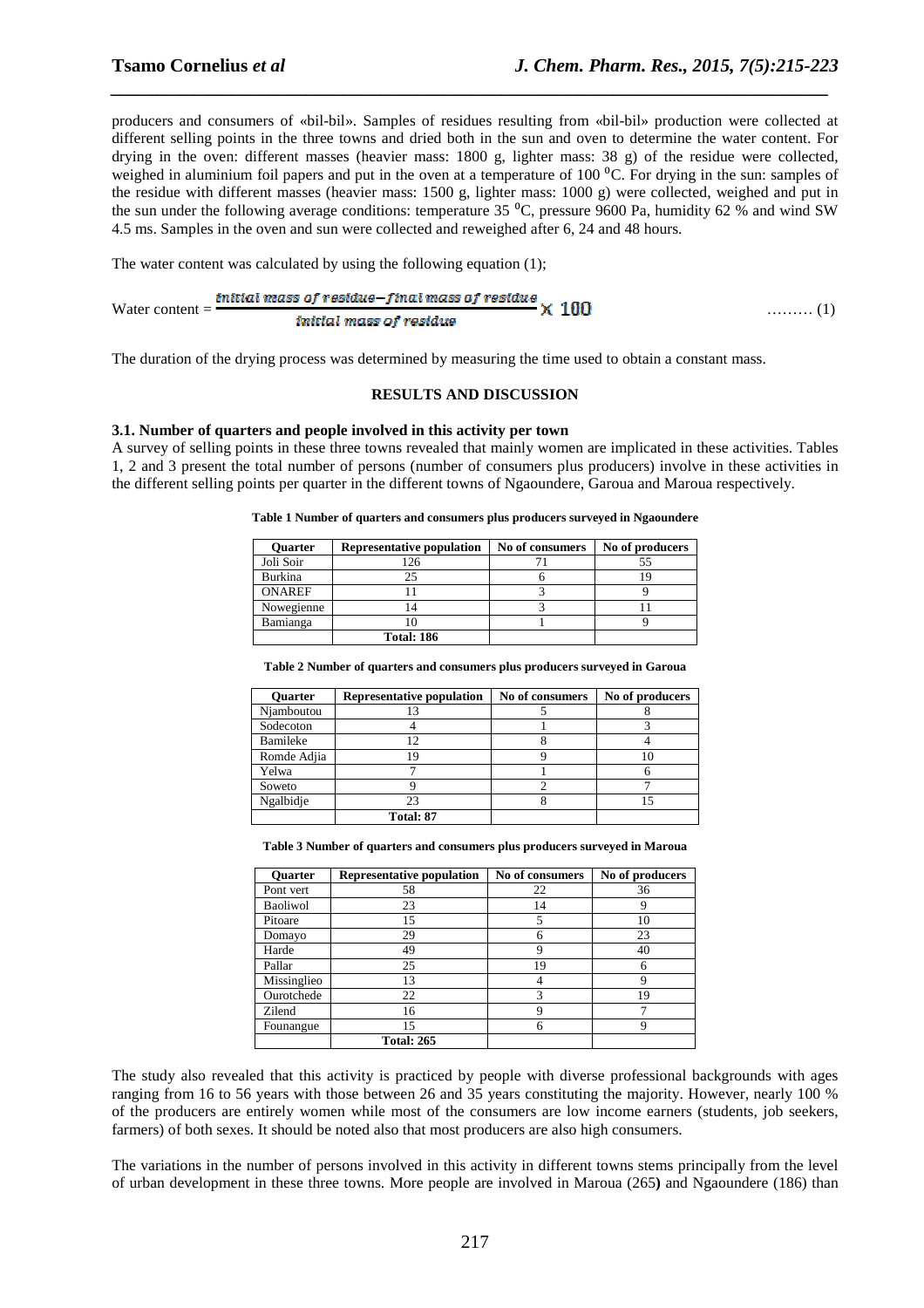Garoua (87) because though highly populated, Maroua and Ngaoundere have many remote quarters that favours the practice of this activity unlike in Garoua that harbours many big government and industrial activities with good urban network. Thus, very little space for this activity (that contributes in poor hygienic situation of the town) resulting from strict control by the municipal authorities.

*\_\_\_\_\_\_\_\_\_\_\_\_\_\_\_\_\_\_\_\_\_\_\_\_\_\_\_\_\_\_\_\_\_\_\_\_\_\_\_\_\_\_\_\_\_\_\_\_\_\_\_\_\_\_\_\_\_\_\_\_\_\_\_\_\_\_\_\_\_\_\_\_\_\_\_\_\_*

# **3.2. Quantity of residue produced per week**

DJANAN et al., 2002 [12] reported that, 62.5 kg of millet produces 37.5 kg of residues (or 60 %) [54]. This relation permitted the estimation of the quantity of residue produced after brewing as it was noticed from this study that, the quantity of millet used by producers ranged mostly between 25-100 kg per quarter per week. This estimate thus showed that 6269 kg, 3818 kg and 1951 kg of residue were generated in Maroua, Ngaoundere and Garoua respectively per week during the period of the survey. These findings are summarized in Figure 2 below.



**Figure 2 The quantity of residue produced in each town per week** 

It is evident from Figure 2, Maroua produces the highest quantity of millet residue, followed by Ngaoundere and lastly, Garoua. This can also be explained on the basis of the existence of many remote quarters in Maroua and Ngaoundere.

# **3.3. Re-use options of the residue**

There exist many re-use options for this residue [13] due mainly to its lignocelluloses (lignin, hemicelluloses, and cellulose), fats and mineral elements contents [5]. It presents exceptional nutritive qualities for animals in general. It can also be exploited in the production of biofuels and enrichment of the soil. Despite the fact that, a good number of re-use options are practiced in these towns, as presented in Figure 3 below, this study however, revealed that most of it is stored in old clay pots, basins, and bags and dumped around the road sides.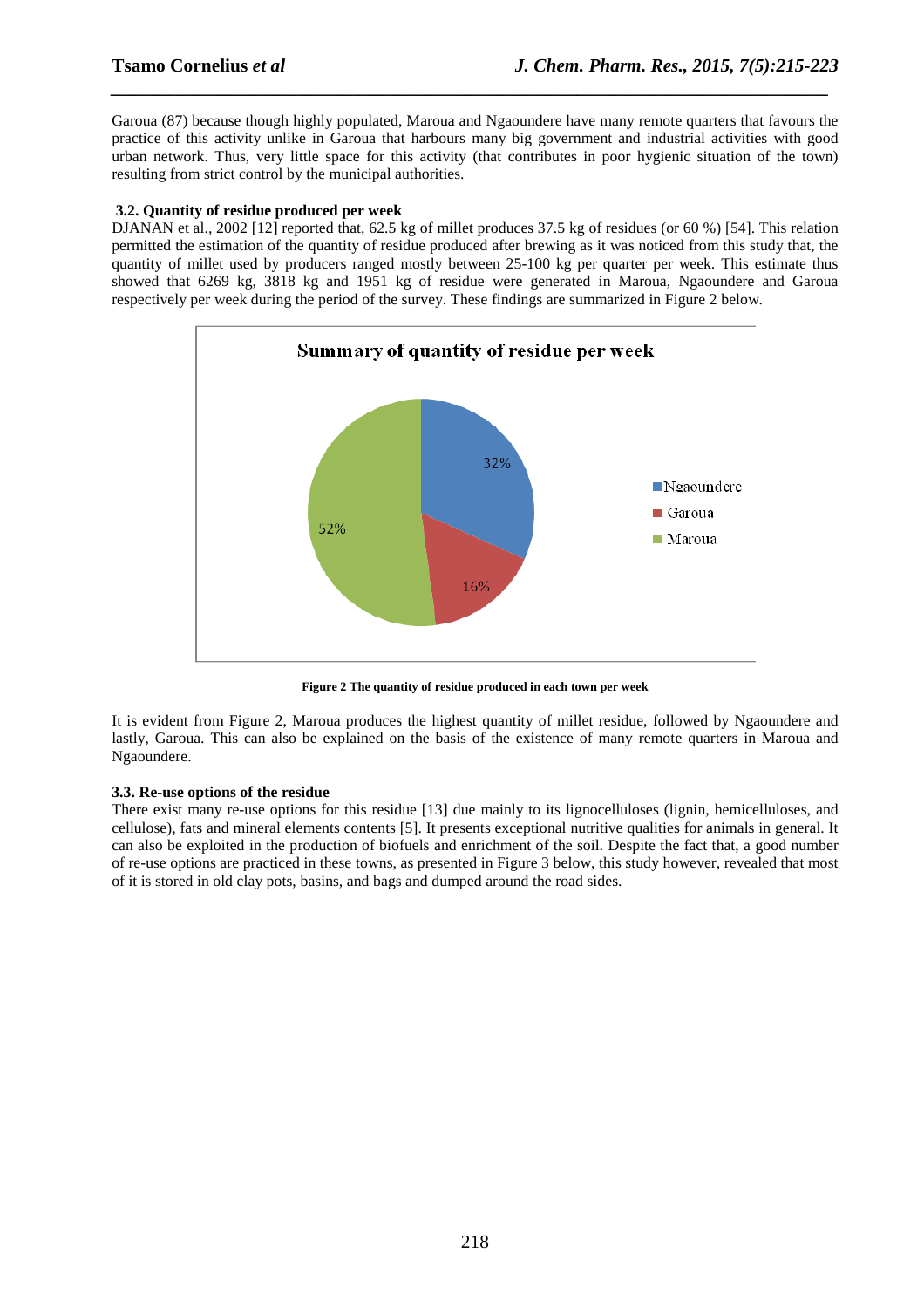

*\_\_\_\_\_\_\_\_\_\_\_\_\_\_\_\_\_\_\_\_\_\_\_\_\_\_\_\_\_\_\_\_\_\_\_\_\_\_\_\_\_\_\_\_\_\_\_\_\_\_\_\_\_\_\_\_\_\_\_\_\_\_\_\_\_\_\_\_\_\_\_\_\_\_\_\_\_*

**Figure 3 Summary of re-use options of the residue in the three towns** 

In general, the highest percentage (62 %) of the residue is used in feeding animals in all the three towns. This is obvious as cattle's rearing is the main activity in these three towns. Table 4, shows composition of diets containing the residue fed to some animals.

|  |  |  |  |  | Table 4 Composition of diets containing millet residue fed to some animals [14] |
|--|--|--|--|--|---------------------------------------------------------------------------------|
|--|--|--|--|--|---------------------------------------------------------------------------------|

| <b>Breastfeeding cow</b>          | <b>Mature Cow</b>                           | <b>Small ruminants</b>         |
|-----------------------------------|---------------------------------------------|--------------------------------|
| 9kg of residue from «bil-bil»     | $7\frac{1}{2}$ kg of residue from «bil-bil» | 1 kg of residue from «bil-bil» |
| $2\frac{1}{4}$ kg of millet chaff | 2 kg of millet chaff                        | $1/4$ kg of millet chaff       |

The least (1 %) re-use option is in biofuels. This because though the residue is not environmentally friendly when disposed it takes time to ferment, thus many people, mostly the rural population prefer other rapid sources of fuel (e.g. wood). The application of the residue as fertilizer is predominant in Ngaoundere because here, beside cattle rearing cultivation of a variety of other crops is practiced owing to its Sahelian and equatorial climates. "Arki" is used to describe another local drink very rich in alcohol resulting from a lengthy fermentation period. The use of residue to produce this drink is highest in Maroua. Maroua is characterized by very rural population with low incomes and having one of the lowest schoolarisation rates in Cameroon, thus, elucidating the high consumption of arki as most people are unemployed and lack adequate knowledge on the dangers of this drink.

# **3.4. Analyses of the water content of the residue**

Results show that it takes 48 hours on average for drying to be complete (constant mass) for both oven (Figures 4 and 5) and sun drying (Figures 6 and 7). The constant weight implies all the water in the residue had evaporated. Thus, this measured mass obtain is that of the final dried sample and the water content is estimated using equation (1). For drying in the oven, the final quantity of dry matter in percentage obtained was 28 % for all the samples, giving a percentage water content of 72 % in those samples, Tables 5 and 6. For the samples in the sun, the final quantity of dry matter in percentage obtained was 84.4 % giving a percentage water content of 15.6 %, Tables 7 and 8. The difference in the water content of the samples in the sun and oven is probably due to the absorption of moisture by the samples in the sun since it was exposed to the humidity of the atmosphere. Generally, there was no observable color change of the samples during and after the drying process. However, the texture changed from sticky to crispy and the odor disappeared thus not attracting flies. Showing, the organic matter evaporated with drying.

| Mass(g)              | Percentage loss in mass | Time(h) |
|----------------------|-------------------------|---------|
| 1800                 |                         |         |
| 1361                 | 23.4                    |         |
| 572                  | 68.2                    | 24      |
| 517                  | 71.2                    | 30      |
| 503                  | 72                      | 48      |
| <b>Water content</b> |                         | 72%     |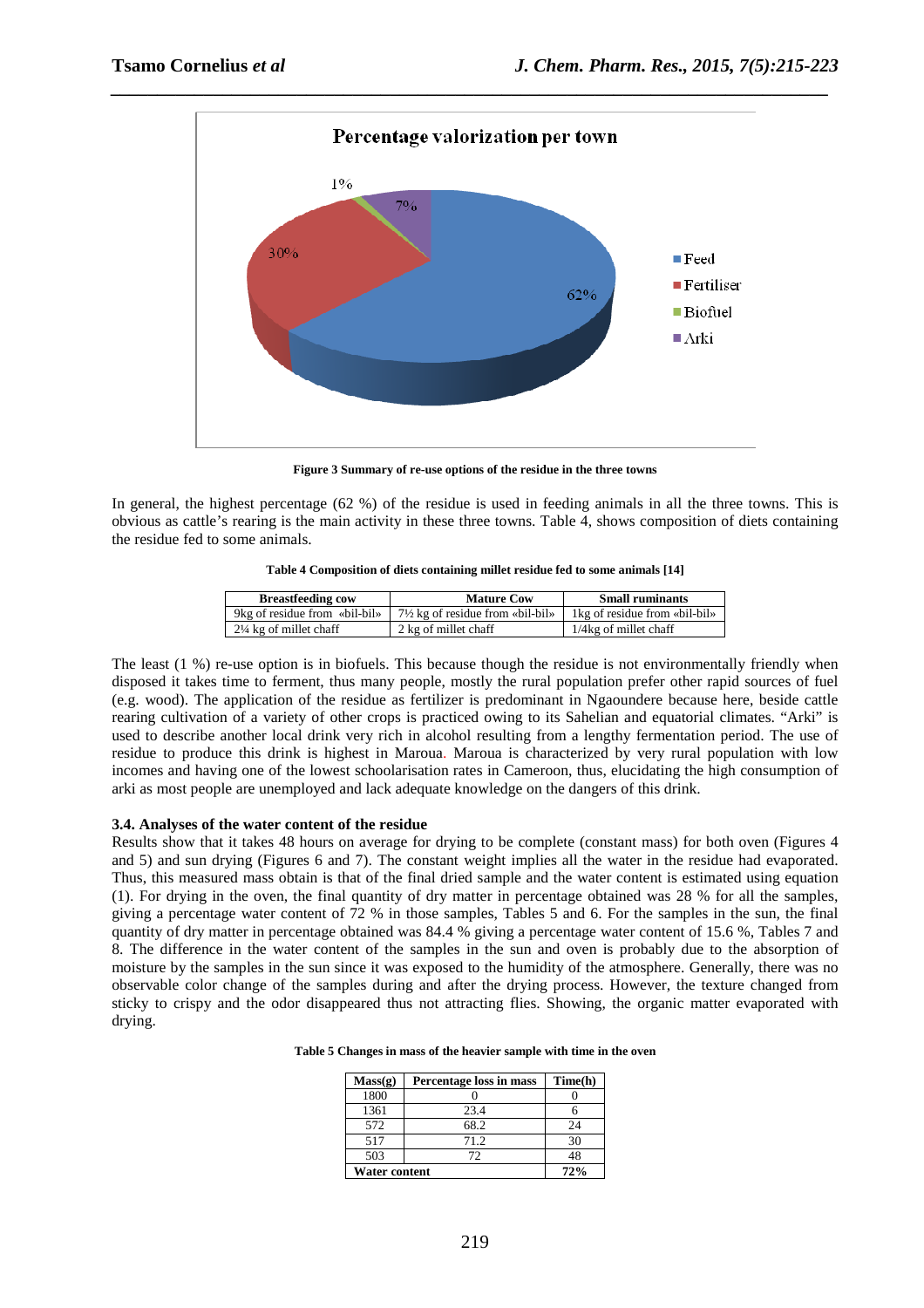

*\_\_\_\_\_\_\_\_\_\_\_\_\_\_\_\_\_\_\_\_\_\_\_\_\_\_\_\_\_\_\_\_\_\_\_\_\_\_\_\_\_\_\_\_\_\_\_\_\_\_\_\_\_\_\_\_\_\_\_\_\_\_\_\_\_\_\_\_\_\_\_\_\_\_\_\_\_*

**Figure 4 Percentage loss in mass against time for the heavier sample dried in the oven** 

The curve Figure 4, shows a general increase in the percentage loss in mass with the gradient steeper at the beginning (between 0 and 26 hours) showing that the rate of percentage loss in mass is highest at the beginning and gradually decrease as all the water is lost.

**Table 6 Change in mass for the lighter sample with time in the oven** 

| Mass(g)              | Percentage loss in mass | Time(h) |
|----------------------|-------------------------|---------|
| 38                   |                         |         |
| 10.95                | 71.2                    | 24      |
| 10.87                | 714                     | 48      |
| 10.8                 | רז                      | 72      |
| <b>Water content</b> |                         | 72%     |

The same quantity of water content obtained (72 %) for heavier and lighter samples dried in the oven are principally due to controlled conditions in the oven. It also indicate that water contain in the residue is physically adsorbed which can easily be lost in the same quantity by heating despite the quantity of residue concerned



**Figure 5 Percentage loss in mass against time for the lighter sample dried in the oven** 

The curve Figure 5, shows a rapid initial increase in the percentage loss in mass of the lighter samples (between 0- 32 hours) and a slight increase between (32- 46 hours) and finally a constant after forty-eight hours. The surface area of heating for lighter samples is greater than for heavier samples. Thus, the behaviour of the curve Figure 5 (absent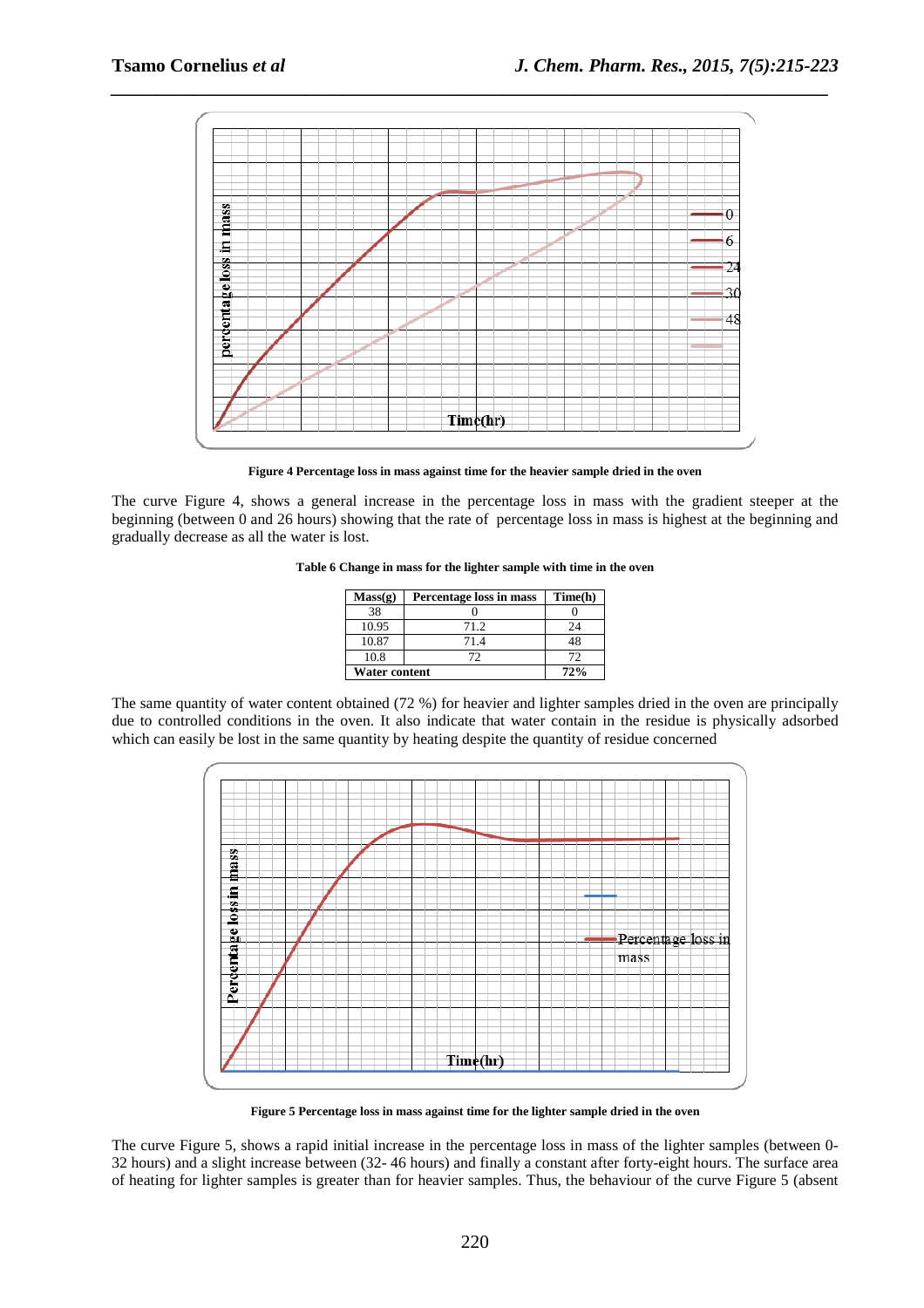in heavier samples, Figure 4), may be due to the formation of new compound(s) or impurities which are more stable to heat at 100 °C.

*\_\_\_\_\_\_\_\_\_\_\_\_\_\_\_\_\_\_\_\_\_\_\_\_\_\_\_\_\_\_\_\_\_\_\_\_\_\_\_\_\_\_\_\_\_\_\_\_\_\_\_\_\_\_\_\_\_\_\_\_\_\_\_\_\_\_\_\_\_\_\_\_\_\_\_\_\_*

| Mass(g)              | Percentage loss in mass | Time(h) |
|----------------------|-------------------------|---------|
| 1000                 |                         |         |
| 2.12                 | 78.8                    |         |
| 143                  | 85.7                    | 24      |
| 134                  | 86.6                    | 30      |
| 133                  | 86.7                    | 48      |
| <b>Water content</b> |                         | 86.7%   |

**Table 7 Change in mass for the lighter sample in the sun** 



**Figure 6 Percentage loss in mass with time for the lighter sample dried in the sun** 

| Mass(g)              | Percentage change in mass | Time(h) |
|----------------------|---------------------------|---------|
| 1500                 |                           |         |
| 441                  | 70.6                      |         |
| 292                  | 80.5                      | 24      |
| 2.71                 | 81.9                      | 30      |
| 270                  | 82                        | 48      |
| <b>Water Content</b> |                           | 82%     |

**Table 8 Change in mass of heavier sample in the sun**

The difference in water content for heavier and lighter samples dried in the sun, 82 % (Table 8) and 86.7 % (Table 7) respectively, is to be expected as the lighter samples provide a greater surface exposure to the sun than the heavier samples. Also is difficult to perfectly control atmospheric conditions during the dying period. The difference of about 4 % between the heavier and lighter samples better illustrate this. This water content of over 80 % for these samples is also an indication that the water is only physically adsorbed on the residue surface which can easily be lost in the same quantity if dried under same controlled conditions.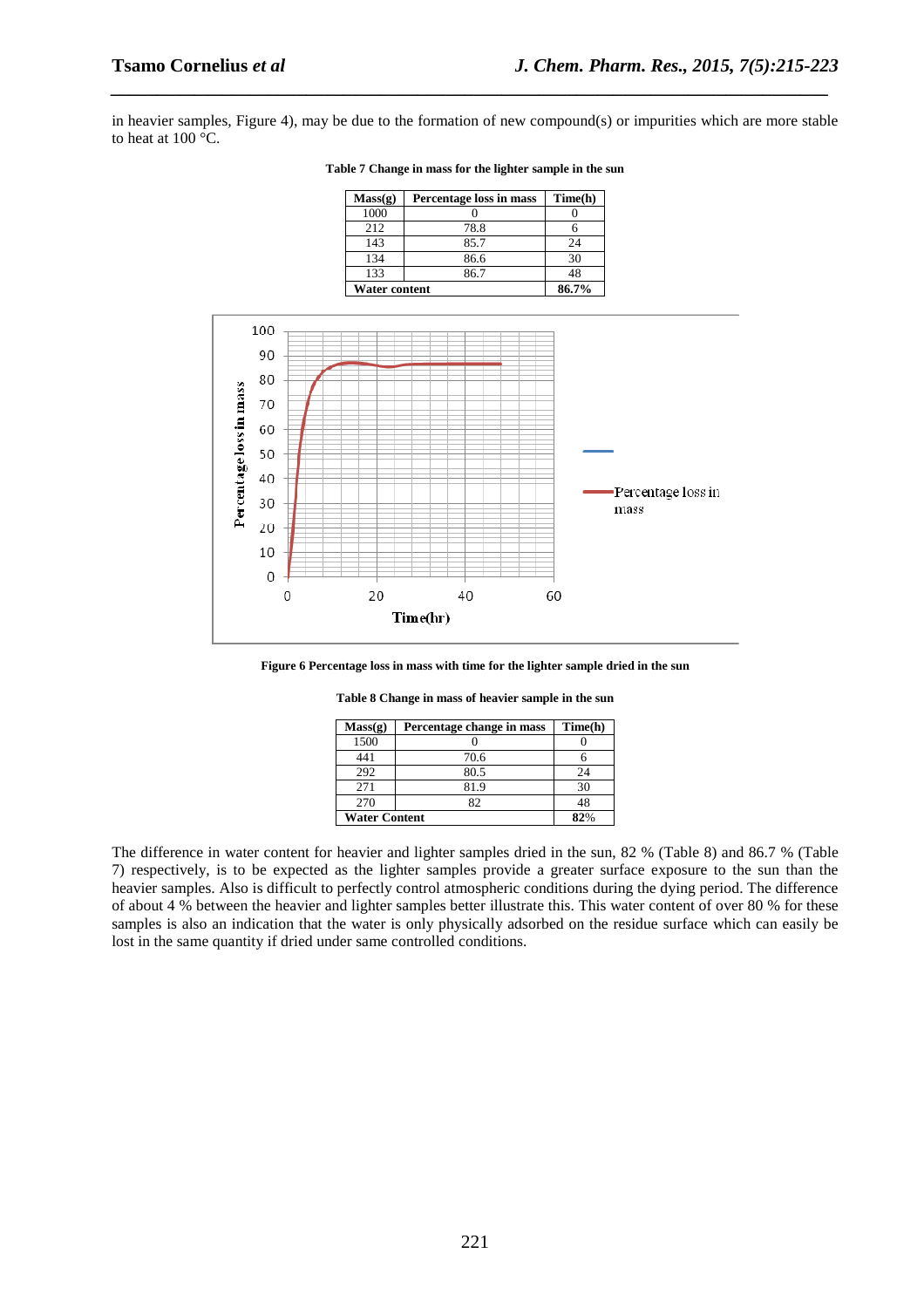

*\_\_\_\_\_\_\_\_\_\_\_\_\_\_\_\_\_\_\_\_\_\_\_\_\_\_\_\_\_\_\_\_\_\_\_\_\_\_\_\_\_\_\_\_\_\_\_\_\_\_\_\_\_\_\_\_\_\_\_\_\_\_\_\_\_\_\_\_\_\_\_\_\_\_\_\_\_*

**Figure 7 Percentage loss in mass against time for the heavier sample dried in the sun** 

From the shape of the graphs, Figures 6 and 7 for drying in the sun, it is seen that it takes a shorter time for a large quantity of water to be lost, 0- 16 hours for heavier and lighter samples. It is also observe that for the heavier samples Figure 7, the weight loss stays constant from 16-24 hours and then increase again while for the lighter sample Figure 6, the weight loss decrease from 16-24 hours and increase from 24-26 hours. The behaviour of heavier samples may simply be due to the re-absorption of atmospheric water which may be the same factor responsible for the increase in weight loss from 24-26 hours for the lighter samples. However, the decrease in weight loss for the lighter samples can be attributed to the presence of some impurities or formation of new compound(s) which are stable at atmospheric temperatures.

# **CONCLUSION**

The production and consumption of millet beer «bil-bil» is highly practiced in less developed zones of the towns studied because the inhabitants are mostly less educated, unemployed or farmers with very low incomes as a liter of this drink cost just about 10 US dollar cents compared to more than one US dollar for the cheapest bottle of well refined beer. The volume of the residue produced is relatively high (approximately 12000 kg) in the three towns studied which though had many re-use options still had a good portion of it being dumped in to the environment without any control measures. This study revealed that drying the residue in the sun (which is cheaper for the local population) eliminated the highest percentage of water (84 % on average) and this could possibly increase re-use options and avoid dumping of non dried residue ( as any form of drying eliminates the odour ) which is responsible for a number of health and enviromental problems in these towns e.g. cholera. However, This dumping is a crucial problem in these towns like those of other cities of developing countries, where the lack of adequate treatment of different types of waste, remains one of the major problems to be solved [15].

Due to the culture, climate, poverty and low educational levels in the Maroua, Garoua and Ngaoundere, the cultivation of millet, production and consumption of millet beer and generation of millet residue will continue to rise in these areas. So, the government through the local organs as well as civil society and nongovernmental organizations amongst others can improve the management of the waste through: sensitization on the dangers of the waste and the millet beer, better management options for the residue, improved production process for the millet beer that will generate less waste and proper organization of the production to management of the waste through adequate policy and regulatory systems.

### **Acknowledgements**

The authors sincerely thank the population of the different quarters visited, who despite their worries that we were hidden fiscal agents collaborated sincerely after clearly understanding that our investigation was solely for academic purpose.

#### **REFERENCES**

[1] A Animesh, *Int. J. Res. Chem. Environ*, **2013,** 3(1), 198-202.